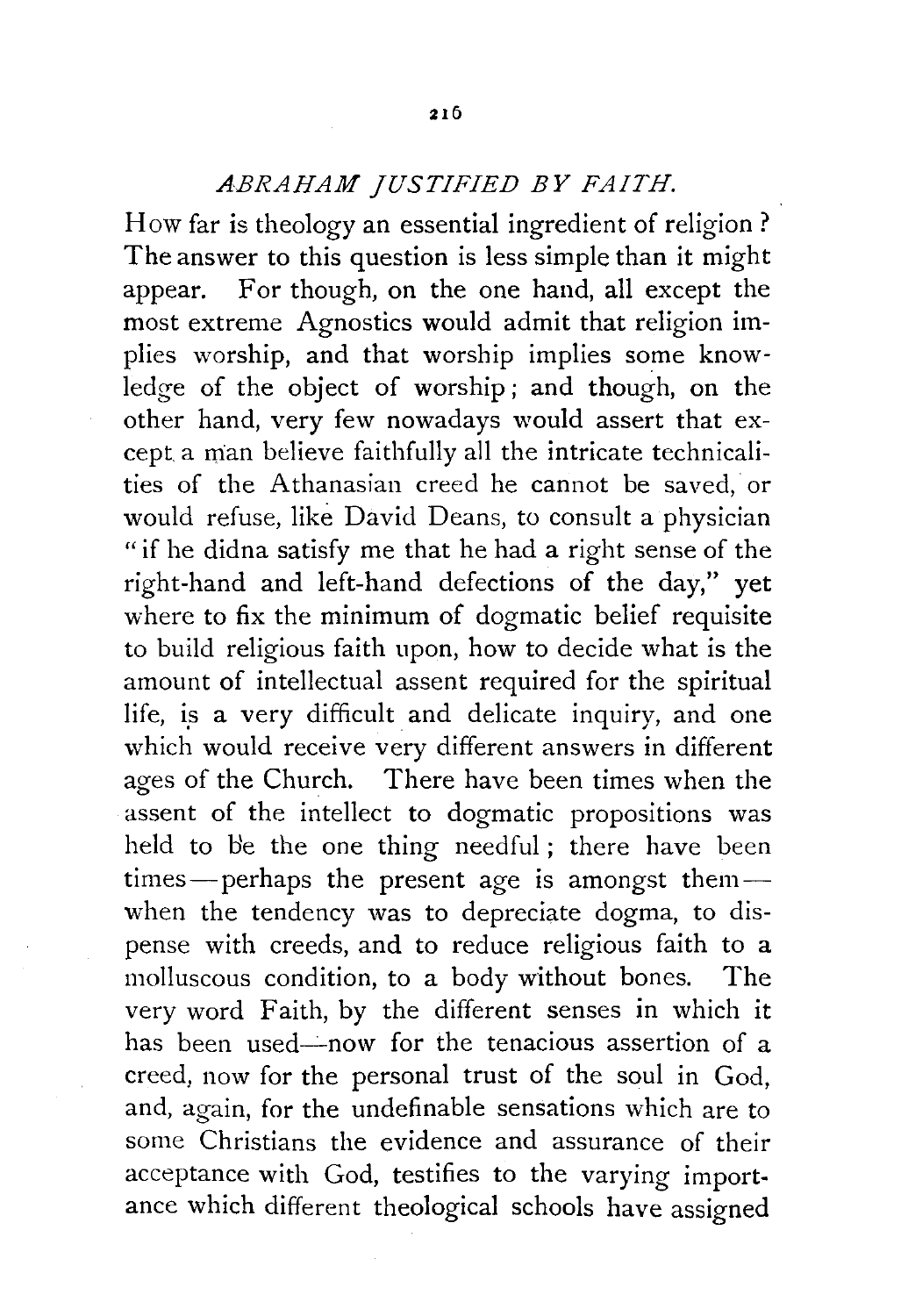to the assent of the intellect, the affection of the heart, and the excitement of the imagination.

Of the important position of Faith in any system of religion based on the New Testament there can be no question. " If ye have faith as a grain of mustard seed," said our Lord, "nothing shall be impossible unto you." "Without faith it is impossible to please God," says the writer of the Epistle to the Hebrews. "A man is justified by the faith of Jesus Christ," says St. Paul. And it was by bringing this principle of Justification by Faith that Luther gained the lever by which he became mighty to the throwing down of strongholds. But because Justification by Faith played so leading a part in the Reformation, because it was put forward as the test of vitality in the Church, for this very reason it soon lost its freshness and life, and became petrified into a mere article of belief. How Faith justifies-what is justifying Faith-what is the relation between Faith and works-such are the questions on which volumes, nay libraries, have been written, not without the result in many cases of "darkening counsel by words without knowledge." And yet if Faith is the great requisite without which all else is vain ; if works, however apparently good, that do not spring out of faith are, as theologians tell us, sinful, or at least have the nature of sin, there must surely be some kind of working definition or description of faith attainable, such as shall meet the requirements of ordinary persons living in the world, without involving the intricacies and subtleties of technical theology. It is with the hope of at least indicating the possibility of such a solution of the difficulty that I now propose to discuss St. Paul's great instance and example of saving Faith.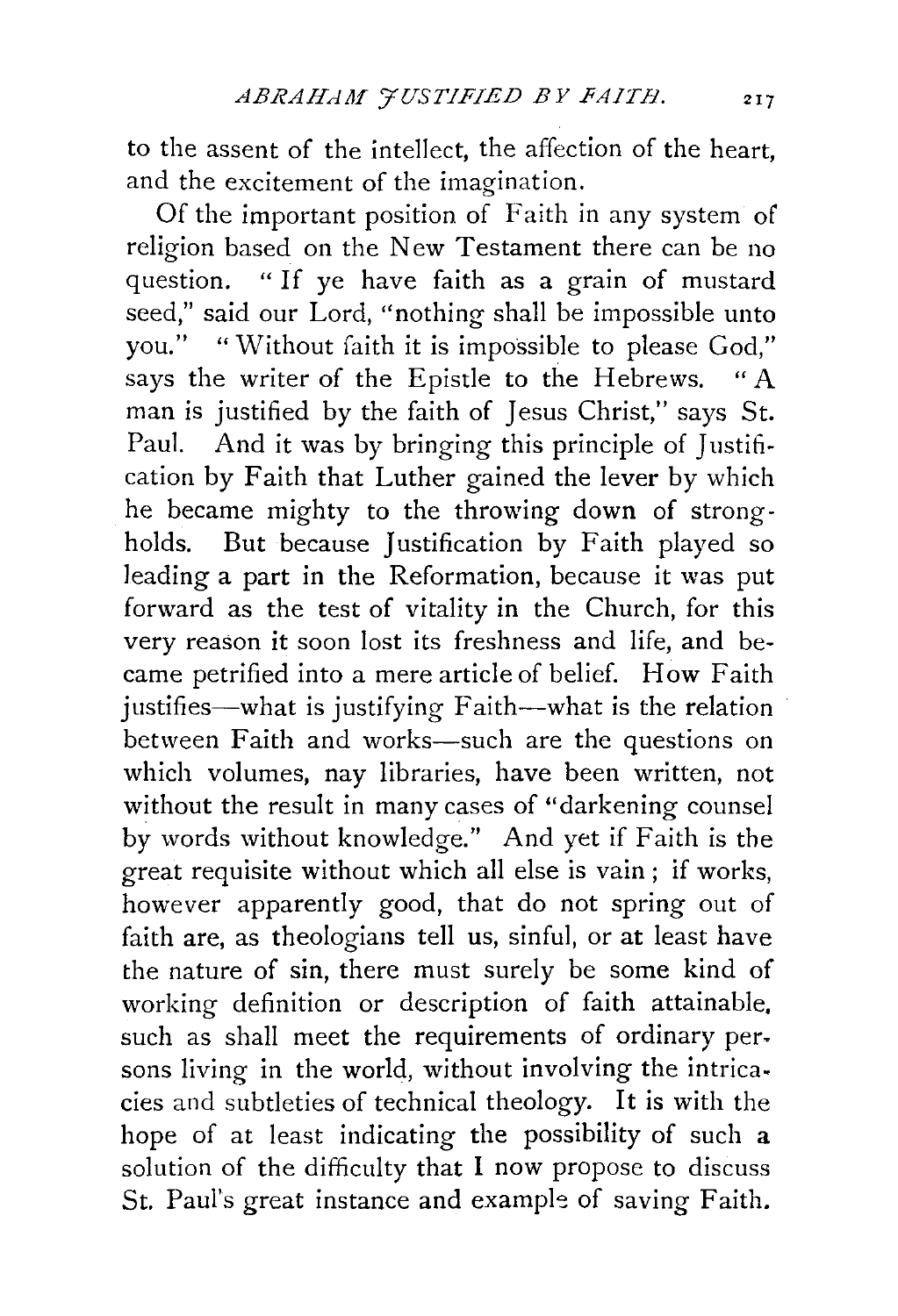It is obvious why, if the chronological order was to . be abandoned, the Epistle to the Romans should be placed first of St. Paul's writings. For in "this precious work," as M. Renan calls it, " the basis of Christian theology," we have not only the great authoritative statement of the Apostle's master-thought, but also the· expression of a great central principle to which from time to time the Church has rallied for a fresh departure, after having temporarily lost or. forsaken her bearings. That the Jew, although he had great advantages, had no exclusive privileges ; that Jew and Gentile alike are included under sin, because each had fallen short of the ideal set before him, the one of the law of Moses, the other of the law of nature; that, therefore, all combined are guilty before God, and must look not to their own works or merits but to his free grace and mercy ; that this grace and mercy are manifested in Jesus Christ, and that therefore man is justified by faith in Christ: in other words, that man must reach his highest development not by looking at himself, but by looking out of and above himself-this is the great Pauline doctrine set forth in the Epistle to the Romans. The Jew had thought to stand right with God by keeping the law, which soon came to mean chiefly meeting certain ceremonial and ritual requirements. Doubtless the higher and nobler minds among the Jews had preserved a true and pure morality; but with the majority "the righteousness which is of the law" had come to be little more than the observance of a burdensome and meaningless etiquette the doing of things which could not profit. And therefore St. Paul had come forward to declare that man is rated in God's judgment not by what he does, but by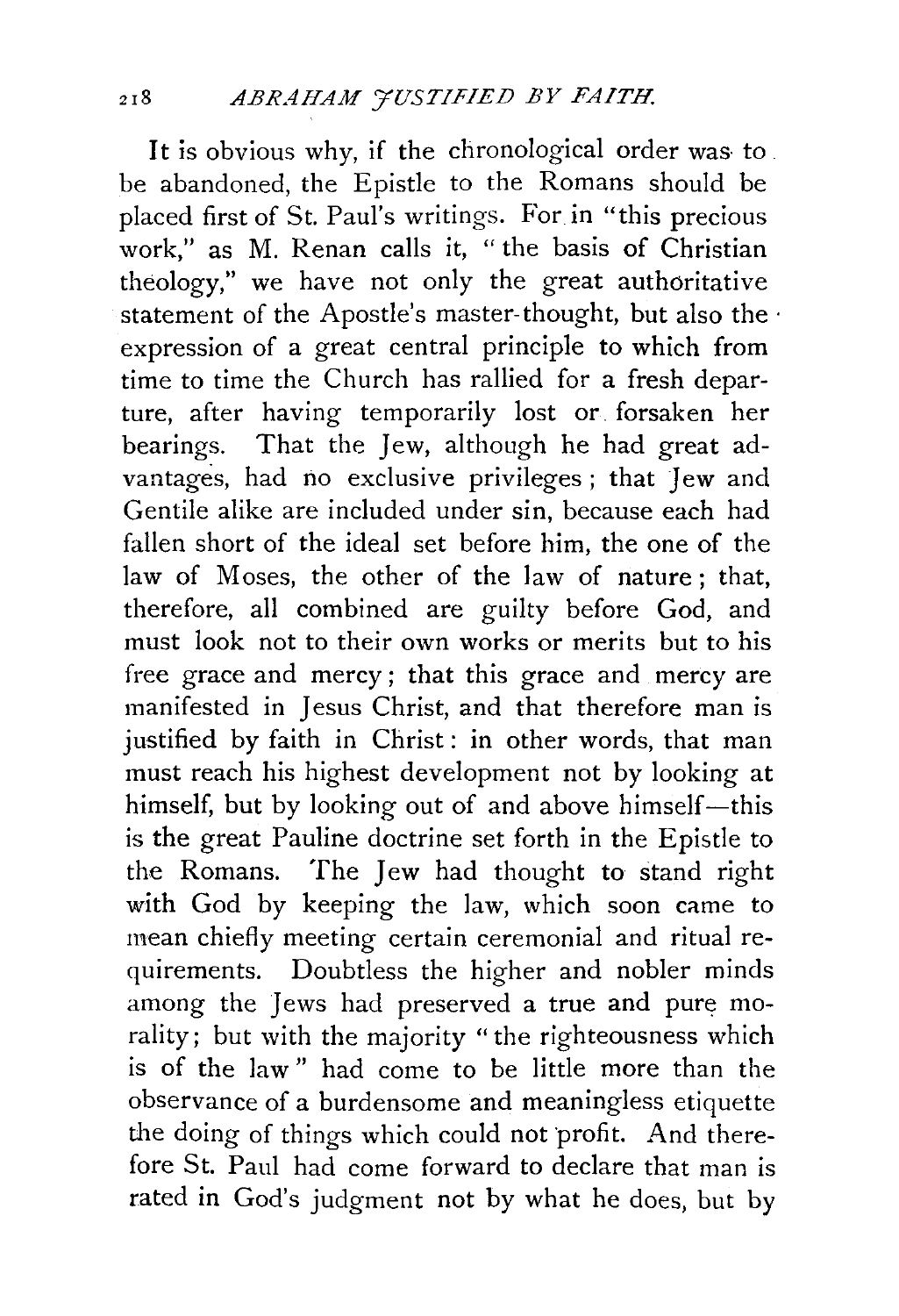what he is; that he is justified by faith without (not *UVEU,* in the absence Of, but xwp{r:;, *apart front)* the deeds of the law. And so in every age, whenever men have thought to stand right with God by outward acts of whatever kind, whenever they have thought wickedly that He was even such an one as themselves, and so have sought to please Him by the same kind of means by which they. would please a powerful man, it has needed a John Baptist, or a Paul, or a Luther, or a Pascal, to call them to repentance, to preach Justification by Faith, and not by works, to proclaim that righteousness is not a matter of haggling and bargaining with God, but that it is the devotion of the heart to Him. Hence Luther declared most truly that Justification by Faith is the "articulus stantis aut cadentis ecclesiæ;" because, when men turn righteousness into etiquette, and think that God is pleased with their works or their gifts without reference to the motive whence they spring, a principle of corruption is at work in the Church which, if it is not cut out by the roots, will poison the Christian life. But the doctrine of one age becomes the dogma of another ; and technical theology has long ago laid hold of the doctrine of Justification by Faith, and has analysed and defined it, until plain men have been fain to pass it by as a technicality which concerns them not-as a matter of School Divinity rather than of Religion. Let us see, then, how far the Apostle warrants this conclusion.

In writing as he did, chiefly to Jews, it was important for him to shew, if possible, that this fundamental principle of his was no novelty, but was involved in the teaching of the Old Covenant. "We have Abraham to onr father'' would have been the ready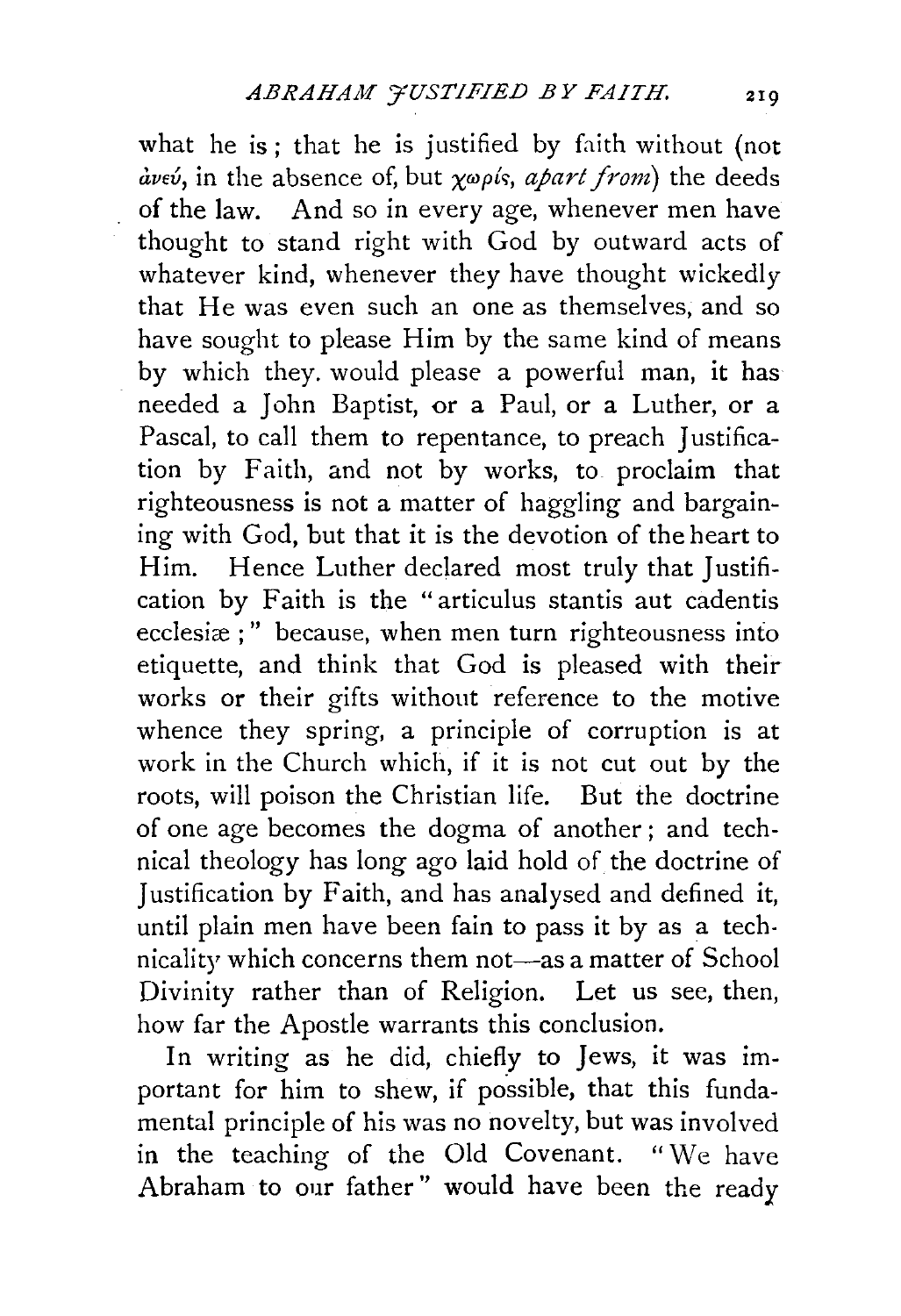## :zzo *ABRAHAM 'JUSTIFIED BY FAITH.*

answer to any teacher who proposed to bring in any new form of doctrine. "Was not Abraham our father justified by works?" is the appeal of St. James when he is setting forth the doctrine of justification under a different aspect. And so when St. Paul, himself an Hebrew of the Hebrews, himself of the seed of Abraham, had asserted that God is the God of the Gentiles as well as of the Jews, and that He. would justify both circumcision and unciroumcision by faith, he is met by the question, " If we establish the law through faith, if faith is, after all, the basis on which the law must rest, what advantage are we to say that Abraham our father has gained  $\frac{1}{x}$  in respect of the flesh? Wherein is he the better for that covenant of circumcision on which we have been taught to set so high a value ?" And to this he replies, "Abraham is the first great example not only of circumcision, but also of faith. The Scripture tells us that Abraham believed God, and it was counted to him for righteous- . ness. Abraham, therefore, is the father not only of the circumcision, but also of all that believe, though they be not circumcised. In exalting faith, I am, in fact, only going back to the first founder of our holy race, and raising him to a yet more glorious position as the father of a spiritual Israel, the founder of a nobler and more prolific line."

St. Paul, then, sets Abraham before us as the example of Justification by Faith. It follows that, if we wish to know what he means by Justification by Faith, we ought to inquire what is the characteristic in Abraham which St. Paul lays hold of as an illustration.

<sup>&</sup>lt;sup>r</sup> This seems, on the whole, the best explanation of the ambiguous words  $\kappa$ ord  $r$ *zora*.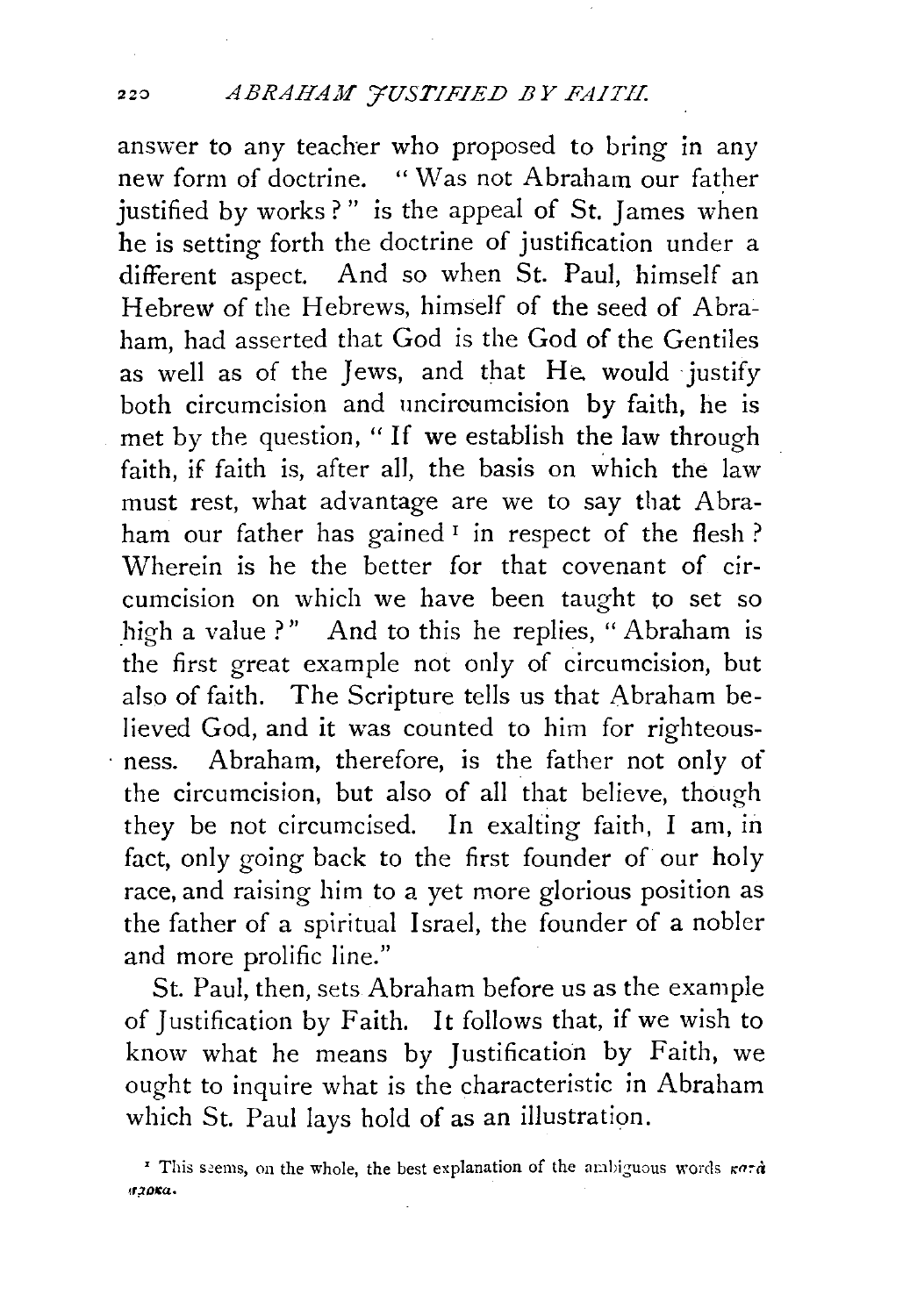"Abraham believed God, and it was counted unto him for righteousness." Let us turn to the fifteenth Chapter of Genesis, to which St. Paul refers us. The patriarch had returned from his victory over the the kings, and the loneliness of his household, with none but his slaves to inherit his property, may well have made him feel bitterly that God had given him everything except the blessing he most longed for. And then it was that the word of Jehovah came to him in a vision, saying, "Fear not, Abram; I am thy shield and thy exceeding great reward." I Hereupon Abram is encouraged to speak out what is in his mind, and he says, " What wilt thou give me, seeing I go childless ; and lo, one born in my house, a servant, is my heir?" Then God promised him an heir born of his own stock, and shewed him that magnificent sight, the depth of the Eastern sky, with stars whose number and brightness we in the dull West can hardly conceive; and said unto him, " So shall thy seed' be." The host of heaven, which so many Eastern tribes have been led to worship for their glory and brightness as the divinest thing they knew, was to Abraham only the sacramental pledge, the outward and visible sign, of the covenant of Jehovah with his servant. "And he believed in Jehovah; and He counted it to him for righteousness." In the stillness of the night, beneath the star-spangled heaven, Abraham received into his soul the Divine promise, and believed, " as seeing Him who is invisible." That multitude of stars witnessed to him of the Lord of heaven and earth, "dwelling in the light which no man can approach unto, whom no man hath seen nor can see." The order and

<sup>&</sup>lt;sup>2</sup> Kalisch translates th's, " Thy reward will be very great."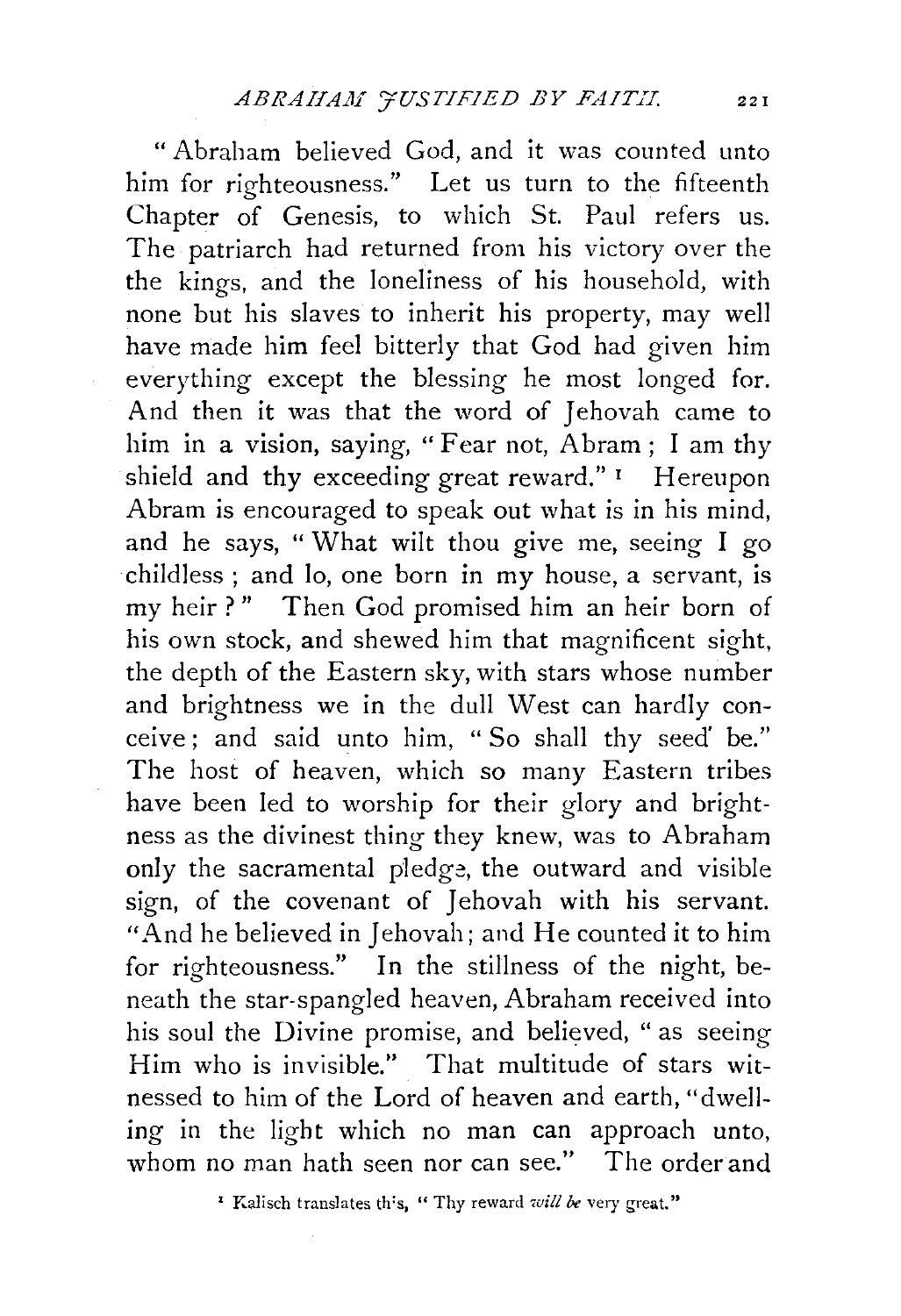regularity of their movements, or apparent movements, witnessed to him of the Lord of whose will all order and law is the expression ; and he believed God.

This, then, seems to be the essence of Abraham's faith-the power to rise above the visible and the tangible, and to enter into a personal relation with the invisible God. God's first call to him came in the form of a command, however conveyed, to leave his country and his father's house, and to go into a land of which as yet he knew nothing. Abraham obeyed, and by his obedience he loosened the ties which bound him to the visible world. Again, God led him into solitude, into the dark and silent night, and renewed his covenant with him ; and again Abraham took God at his word, and trusted Him absolutely. This belief in the invisible, then, is surely the habit of mind which God especially approves. " Blessed are they that have not seen, and yet have believed," were our Lord's words to Thomas. "We walk by faith, not by sight," says St. Paul. "We look not at the things which are seen, but at the things which are not seen; for the things which are seen are temporal, but the things which are not seen are eternal." " Without faith," says the writer of the Epistle to the Hebrews, "it is impossible to please God ; " and faith he has just defined to be "the evidence of things not seen."

We need not be at a loss *to* understand why Faith holds so high a position in the hierarchy of Christian graces. For when Christ came preaching the kingdom of heaven, He meant by this, not a kingdom that should take shape in some far-distant time and place, but a kingdom of righteousness and peace and joy  $now$ .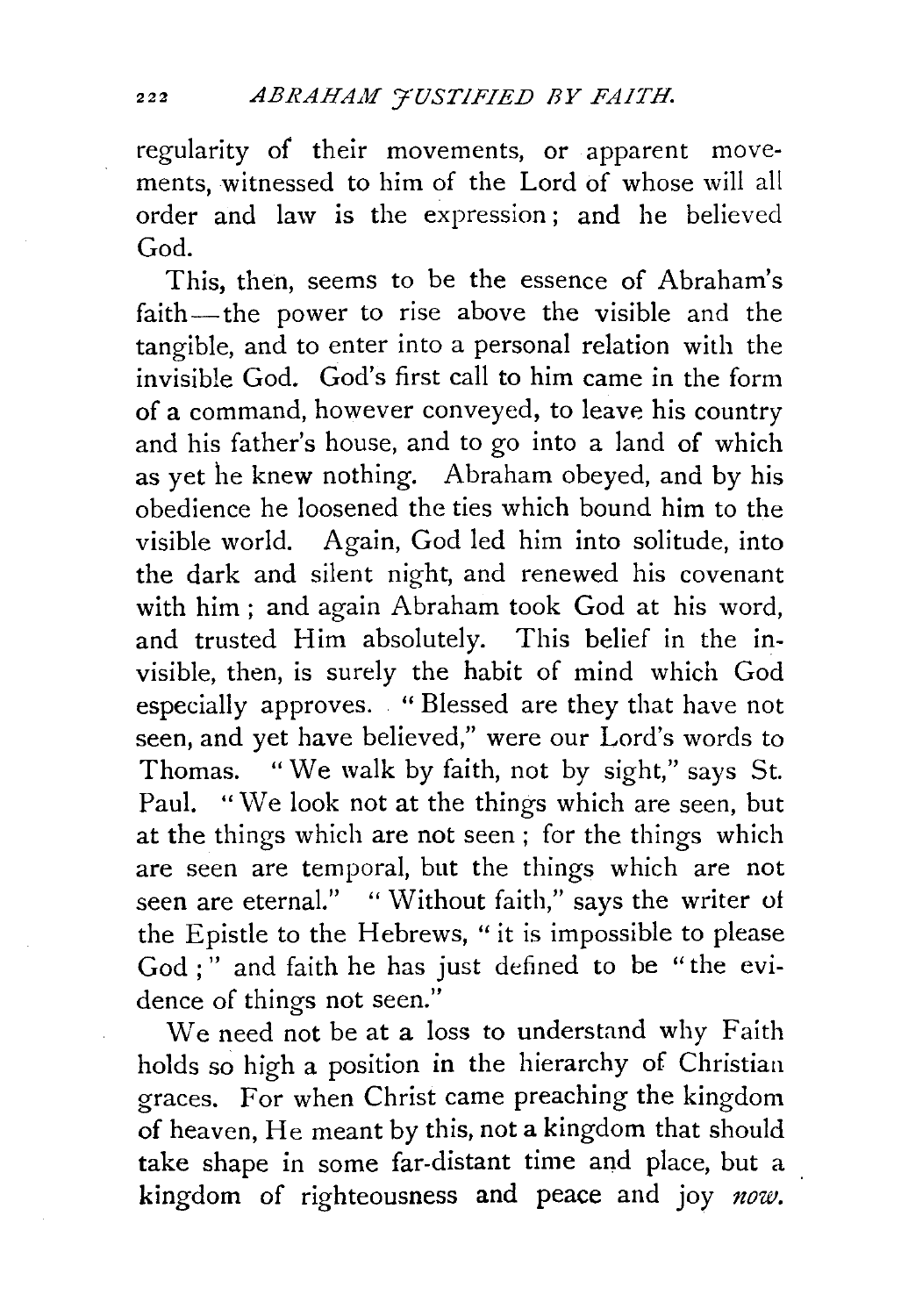When He spoke of eternal life, $I$  He spoke not merely of a life that shall have no end-though this, by the very nature of things, it must be—but mainly of a life that is above this present world, a life that is "hid in God." And therefore the faculty which enables a man to rise from this present lower state from which Christ has delivered us 2 into the higher life, must be the one  $indispensable$  faculty, without which there can be no salvation. As long as a man lives in the world of sense, in the world which he can see and hear and touch, he is not yet delivered from the bondage of corruption into the glorious liberty of the sons of God. He may be, in the ordinary sense, a good man; he may abstain from all that his conscience tells him is wrong ; he may be liberal, kind, thoughtful, just, temperate ; but if the spiritual world is not yet real to him, nay, if it is not *more* real than the material world, he is still in the state of what St. Paul calls  $\psi_{X^{i*}}$  s—the natural man-and is "of the world." And this may help us to understand why St. Paul so emphatically declares that "a man is justified by faith *(xwpis eprywv*   $\nu \phi \mu \omega \nu$ ) apart from the deeds of the law;" 3 because, whereas man can only look at results, God looks at the hidden springs of action, and sees whether a man's good works spring from a lively faith, that is, from a living and true relation between himself and God, or from a mere sense of moral fitness, or from the gross, mercantile notion that he expects to be paid for them

<sup>&</sup>lt;sup>1</sup> The question how far the adjective  $\partial \omega \omega_0$  involves the idea of *time* is a more difficult one than might appear to those who have not studied it. Let it be noticed here simply that *duwv* means an age or stage of existence, and that  $\zeta \omega \eta$  *duwvios* means the life not of this lower, but of the higher and heavenly  $\dot{a}u\acute{\omega}\nu$ .

<sup>&</sup>lt;sup>2</sup> Cf. Gal. i. 4:  $\delta \pi \omega c$  *i i inde in the*  $\epsilon$  *it*  $\sigma \tilde{v}$  *iveor*  $\tilde{\omega}$ rog  $\alpha$ *i*  $\tilde{\omega}$ *vog*  $\pi$ *ovnpov*—that he might deliver us from this present evil age or state of existence.

<sup>3</sup> Rom. iii. 28.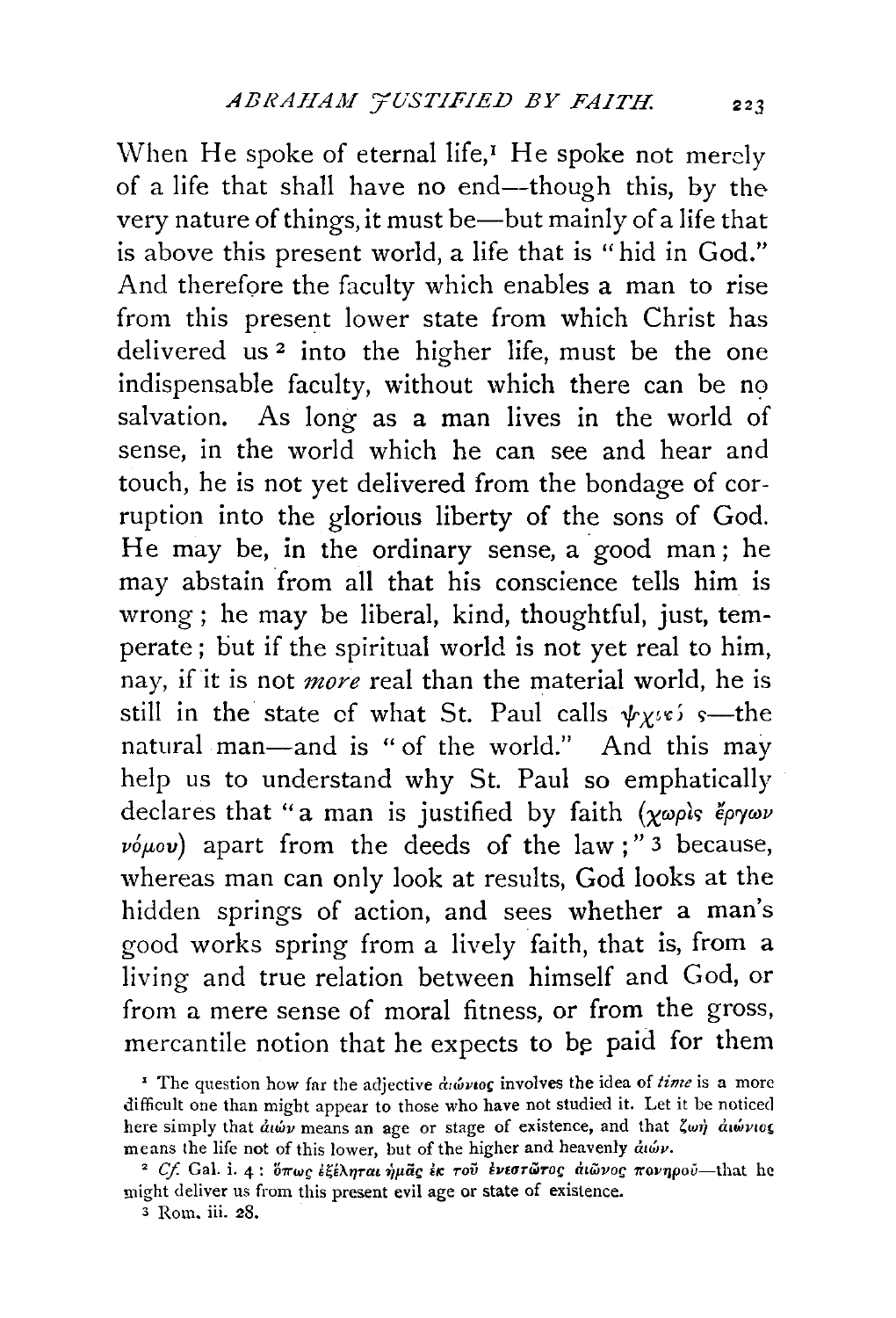hereafter. Viewed in this light, the doctrine of Justification by Faith becomes simply an assertion of the spiritual nature of God's kingdom, a protest against those low and carnal views of religion which Christianity was designed to supersede.

True, it may be said, Abraham's justification by faith may mean something very simple, because he lived in pre-Messianic days, and therefore his faith may well have been simply a trust in God and a right relation to Him. But we live in Gospel times, under the New Dispensation; to us Christ is known as our Saviour. Is not our faith, then, to be directed to Him as its object ? Assuredly it is. And yet, if St. Paul takes Abraham as his instance of faith, it can hardly be that he would have us regard his faith as of an inferior kind to ours, or as standing on a lower level. And a little consideration may help us to see that Abraham's faith was really one with ours. For what is faith in Christ? It is accepting Him as the perfect manifestation of the Father's mind and will, according to his own words, " He that hath seen me bath seen the Father." And, therefore, although God's revelation of Himself in Jesus Christ has brought us nearer to Him, and made it more easy for us to know and trust Him, yet Abra· ham's faith had the same object as ours; and there• fore if he, seeing God, as it were, afar off, trusted Him and obeyed his command, surely his faith was not inferior, but rather superior, to ours, in that we have received the promise which he had only seen and greeted from a distance.

Abraham's faith, then, consisted in an unswerving trust in the unseen God. It is this element in it that is brought out in the eleventh Chapter of the Epistle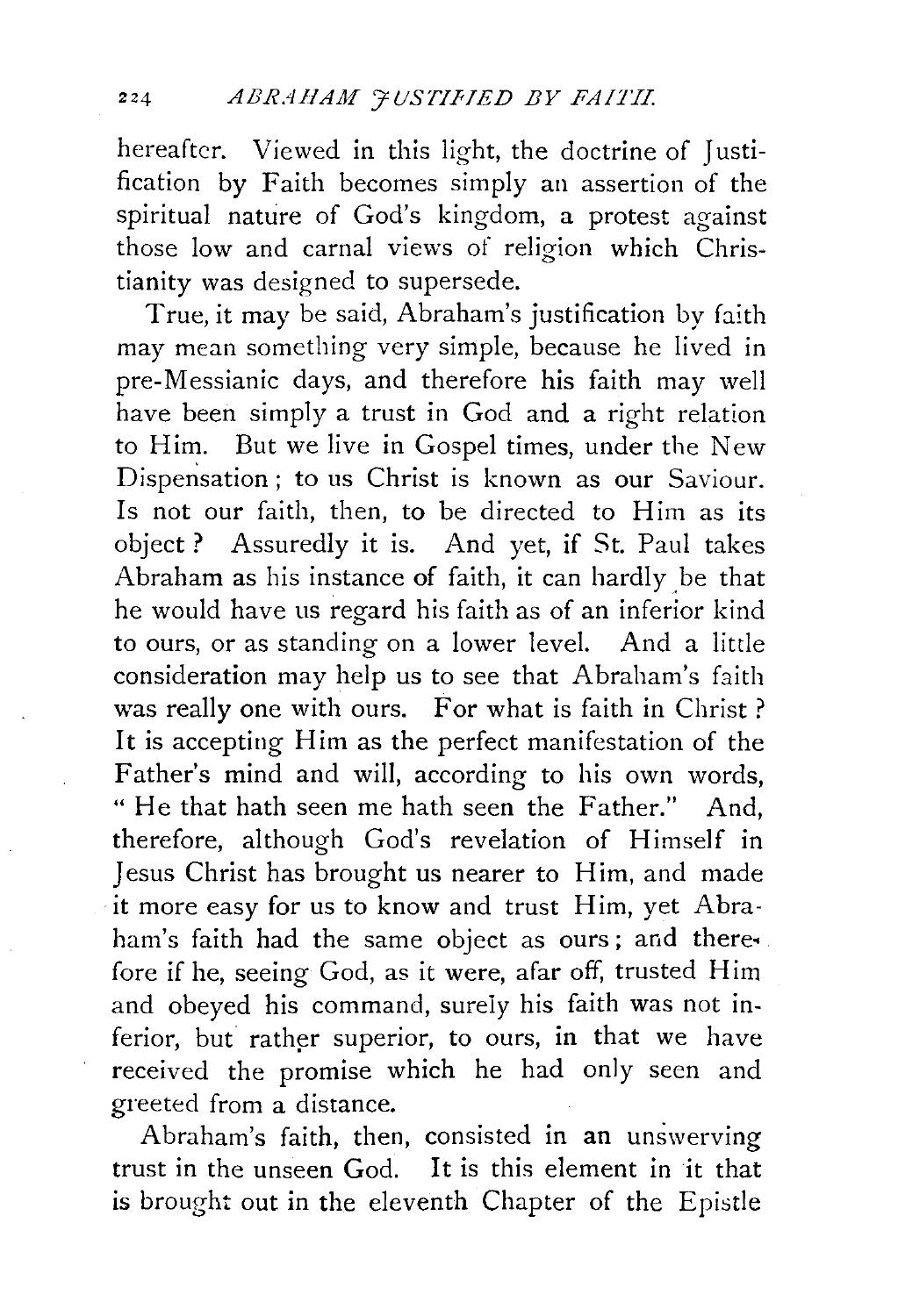to the Hebrews: "These all" (it is with immediate reference to Abraham and Sarah that the words occur), "these all died in faith, not having received the promises, but having seen them afar off, and were persuaded of them, and greeted them, and confessed that they were strangers and pilgrims on the earth." It is this detachment of the soul from the visible and tangible, this power of looking not at the things which are seen, but at the things which are not seen, this capacity of living a life hid with Christ in God, that constitutes the essence of faith. And here we see the root- distinction between Justification by Works and Justification by Faith. What is it to seek to be justified by works ? It is to look not at the things which are not seen, but at the things which are seen; to worry ourselves about details; to be anxious about matters of observance, of casuistry, of religious etiquette; to think that *Gqd* cares for the outward act and not for the inward motive. Hence justification by works involves taking an unworthy and low idea of God; it implies that we regard Him as one like ourselves, who can judge of the inward only from the outward, and who must get at a man's character from a careful observation and comparison of his acts. Whereas if God is not only, in the sublime words of the Psalmist, "about our path and about our bed," but also, in the yet more spiritual conception of the New Testament, "a Discerner of the thoughts and intents of the heart," it is certain that his judgment is formed not by our acts, but by those inner springs of thought and will which precede action, and of which we ourselves are often hardly conscious. And therefore the cleansing of the outside of the cup and platter,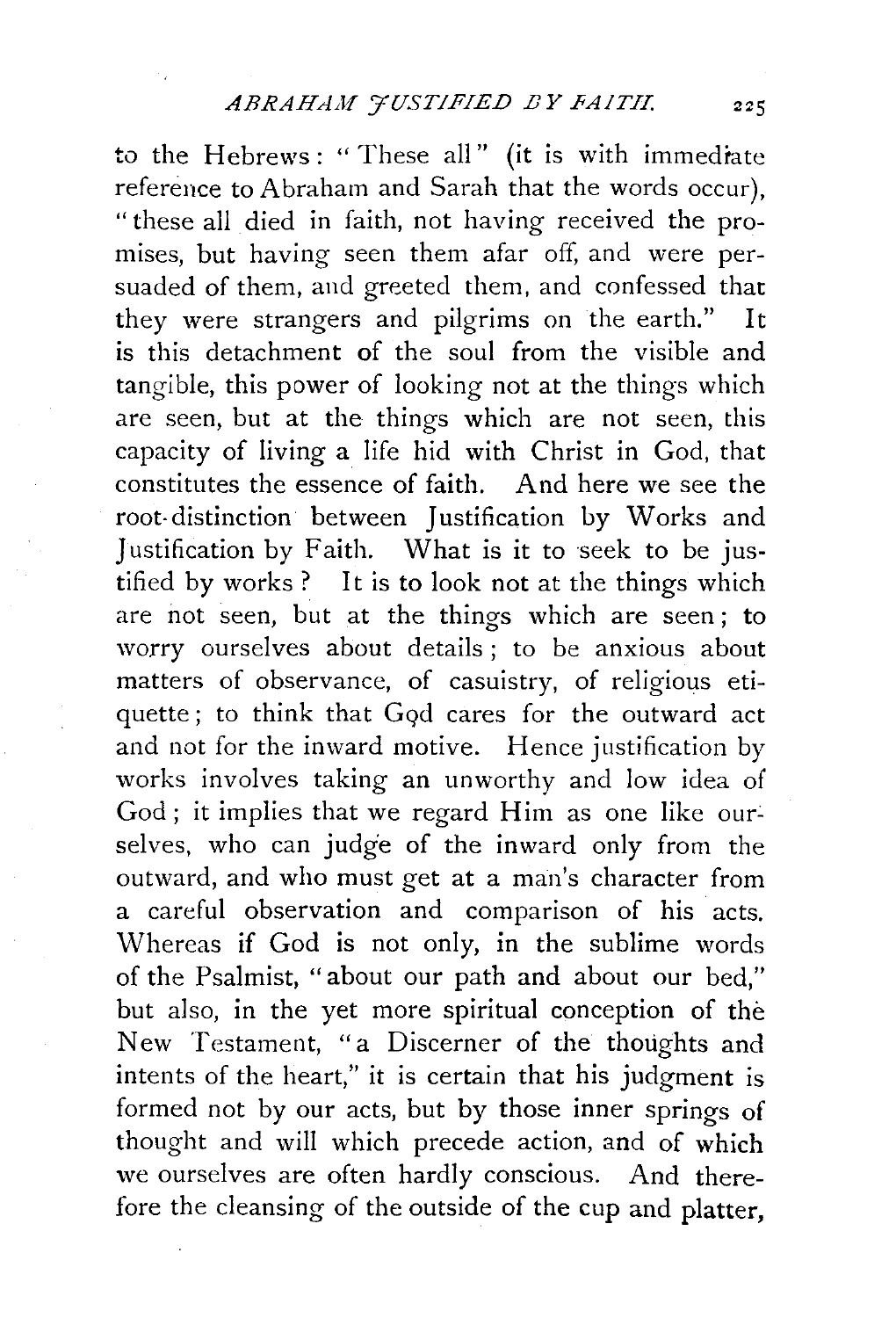which might well pass muster with a human judge, is useless with Him; to meet his judgment we must make clean that which is within, that the outside may be clean also. This is why the Pharisees, the great example in Scripture of justification by works, are so often called by the Lord hypocrites ; for a man who looks at the outside, who regards acts and not motives, is exactly described as  $\hat{v}$  $\pi$ *ok<sub>p</sub>* $(\pi_{\text{TS}}$ <sup>"</sup> an actor," one who sustains a part, one whose words and acts are put on, and do not spring from his heart. Whereas to be justified by faith is to have the heart right with God, to have the affections set on things above, to have the life hid with Christ in God. This is why faith can move mountains; because it looks straight to the end, and overlooks all obstacles. This is why, "being justified by faith, we have peace with God;" because, accepting with our whole hearts God's revelation of his fatherly love in Christ, we are no longer anxious and terrified about our acceptance with Him; for we know that He accepts us, not for anything in ourselves, but because of his free grace and goodness manifested in his Son Jesus Christ. This is why to seek to be justified by works must necessarily stunt and hinder the spiritual growth ; because it induces a habit of stooping, of looking downwards, of grovelling in the earth instead of aspiring to heaven. And in this way the doctrine of justification by faith at once places all questions of outward observance, of ritual, of sacred days and sacred places, in their proper places ; because it teaches that God desires not sacrifice, that He is not worshipped with men's hands, nor with their voices, nor with their garments ; that the sacrifice of God is a humble spirit; that what He seeks is the worship of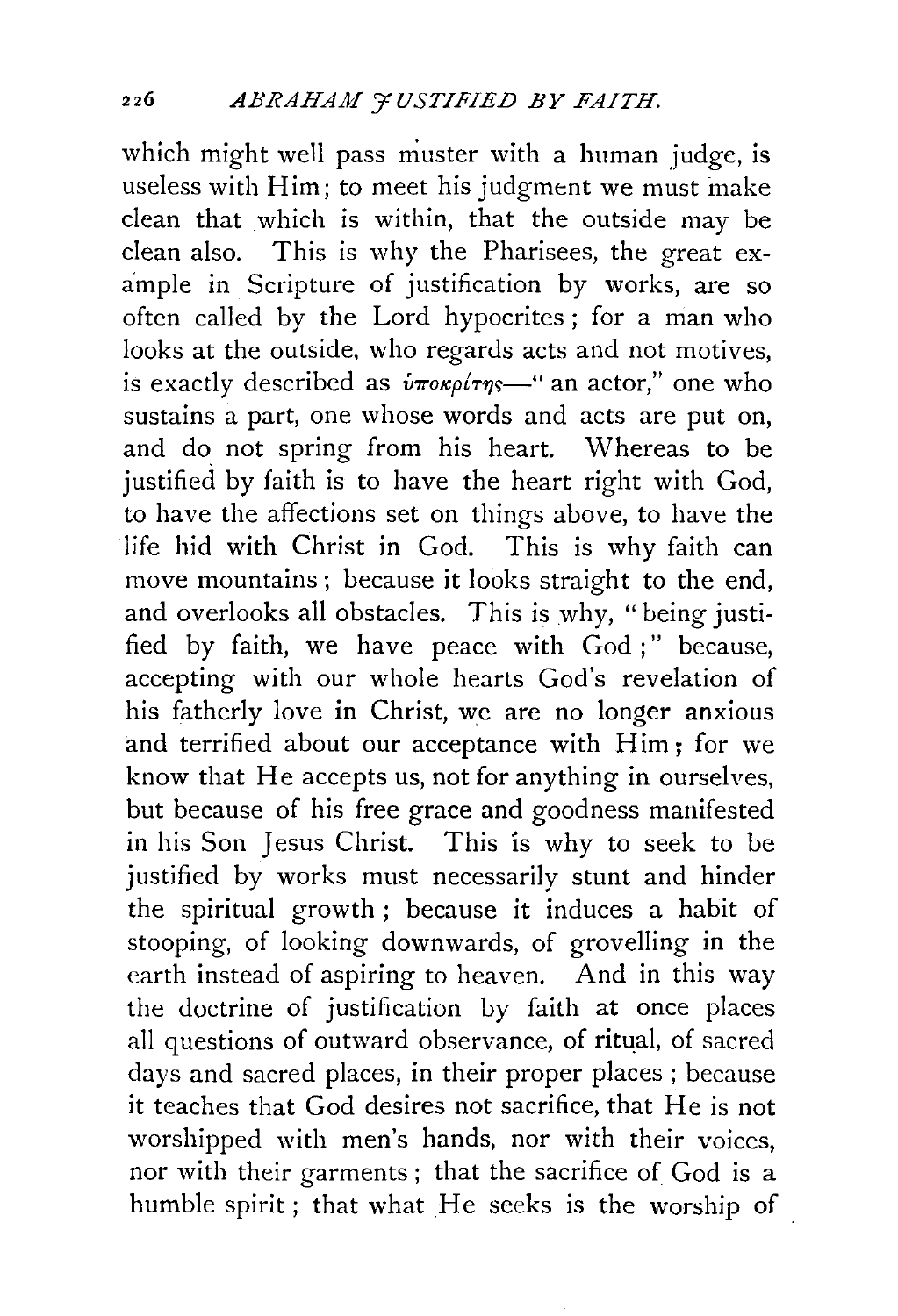the heart and of the life ; and that He cares nothing for the worship of the lips or of the ritual, save in so far as it is expressive of, or conducive to, the other. This, too, may enable us to understand St. Paul's very strong language respecting the law. "Christ is become of no effect to you, whosoever of you are justified by the law; ye are fallen from grace. For we through the Spirit wait for the hope of righteousness by faith. For in Jesus Christ neither circumcision availeth anything, nor uncircumcision ; but faith which worketh by love." To seek for righteousness in works, in the deeds of the law, was, in St. Paul's conception, to be separated from Christ. " If righteousness come by the law, then Christ is dead in vain."

It remains to ask the further question, What did St. Paul mean by the term Justification or Righteousness ? And here we need to be on our guard against the very common mistake of interpreting a writer by a sort of ex post facto process, by the use of words in later writings and systems. In every subject-matter, and in theology more than in any other, words tend to become more and more technical ; new associations and new meanings gather round them ; controversies leave upon them their indelible mark; often they become watchwords of parties, so that the very use of them inevitably recalls to our minds thoughts of heat and strife, quite foreign to the simple and unartificial sense in which they were first used. To take an example from the political vocabulary, the word " Liberal " originally meant inclining to or making for freedom. Now it is used chiefly to denote a particular set of political views, in which the original sense is not indeed entirely merged, but greatly overshadowed by number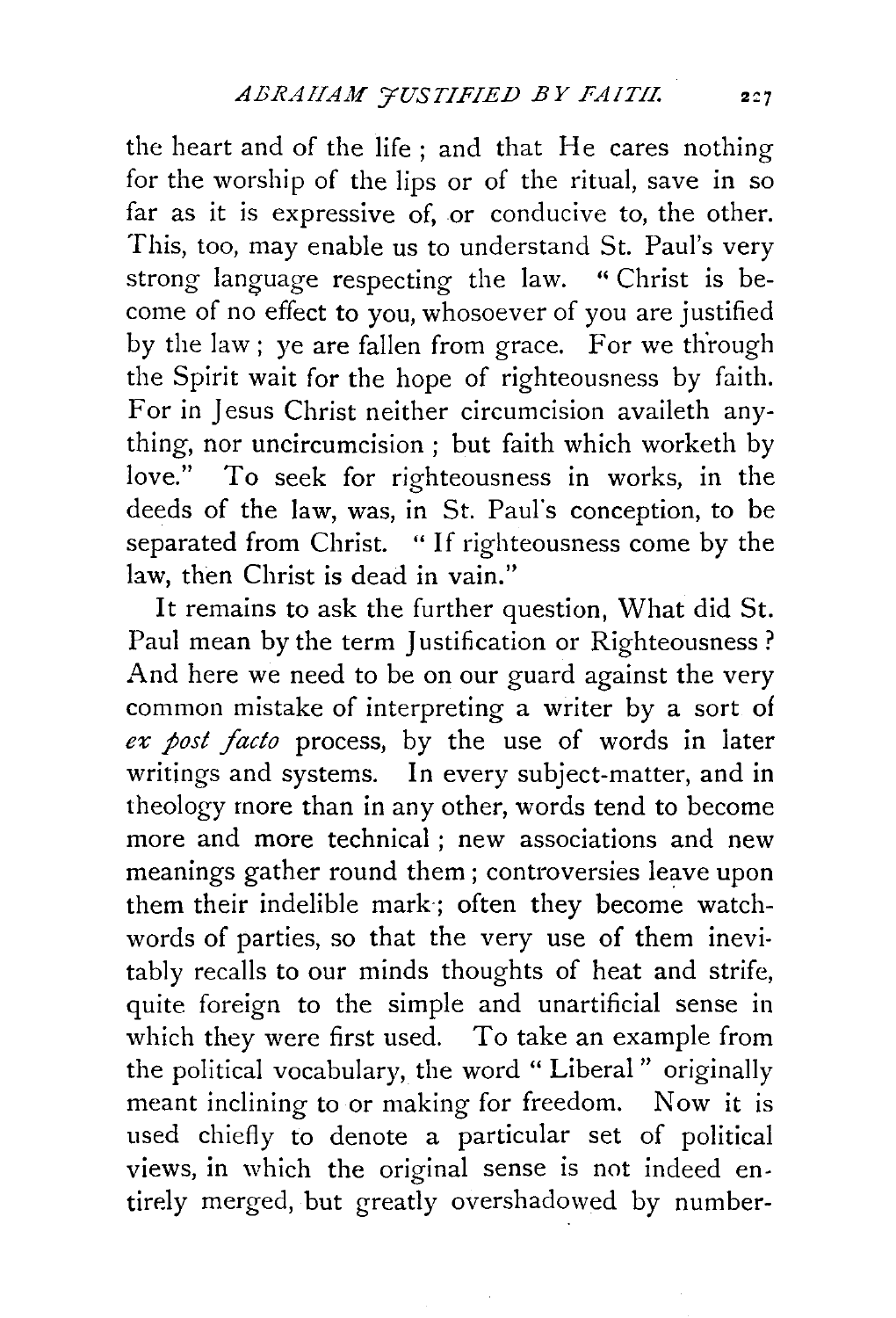less details not necessarily connected with it. And in like manner in theology it was pointed out in  $I$  a former number of this Magazine that such words as the Letter and the Spirit, the Law and the Gospel, and the like, have gradually accumulated secondary and technical connotations by which the original and simpler sense has been almost obscured. So also Justification ( $\delta u \kappa \dot{a}$ -*Wf.La* or *oucatwutc:;-the* word occurs only three times in the English Version, in Romans iv. 25 and v. 16, 18, in the first and last of which it represents  $\delta u \alpha d \omega \sigma \iota s$ , and in the second  $\delta u \alpha \omega \omega a$ , meaning simply <sup>2</sup> the making just or righteous, is by Cruden defined as "a gracious act of God, whereby He pardons and accepts of sinners on the account of Christ's righteousness imputed to them, and received by faith." It may be so; but this meaning is certainly not involved in the original word, nor could it be so understood, by those who first read the Epistle. Nor would St. Paul's illustration-the justification of Abraham-naturally suggest this sense. There is no allusion in Genesis to Abraham's being pardoned and accepted on account of a righteousness imputed to him and received by faith. We are simply told that he believed God, and it was reckoned to him for righteousness; in other words, God was well pleased with his faith. It is true that faith receives a fuller and deeper significance in the Christian Dispensation; and, in the same way, righteousness, or justification, is a more complete; a more developed conception when viewed in relation to Christ's resurrection. " Faith," St. Paul says, "was reckoned to Abraham for righteous-

<sup>&#</sup>x27; See THE EXPOSITOR, vol. ix. p. I6z.

<sup>&</sup>lt;sup>2</sup> There is no authority for understanding  $\delta$ *watow* in the sense of acquitting or considering just by a legal fiction one who is guilty. It means usually to make just, or to claim as just.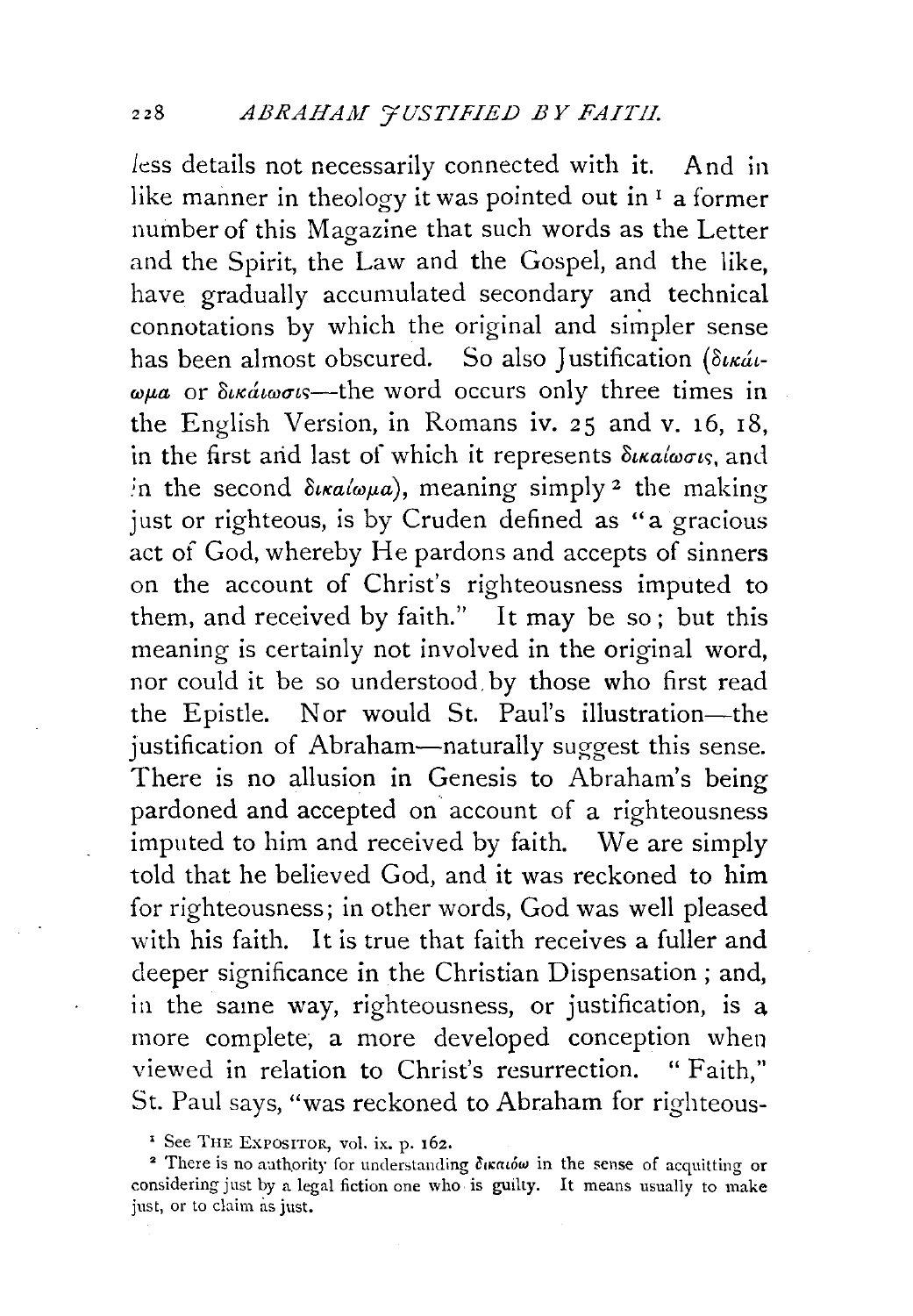ness. But it was not written for his sake alone that it was reckoned to him, but for us also, to whom it (righteousness) shall be reckoned, if we, like Abraham, have faith ; if we believe on God as he did, yet not on the same grounds as he did, but on Him that raised up Jesus our Lord from the dead; who was delivered for our offences, and was raised again for our justification." Abraham was justified by his faith in God, who revealed Himself to him in night visions, by dark and mysterious figures, in the guiding of his unseen hand, by promises of a far-off future; we are justified by our faith in God, who has revealed Himself to us in his Son, and who has raised that Son Jesus Christ from the dead to establish our faith and to complete our justification.

Most of us accept so slavishly the theological traditions in which we have been brought up, that many may be surprised to learn that the doctrine of "Imputed Righteousness " was not heard of for fifteen centuries after Christ. Yet it is undoubtedly true that "the notion of imputation, in the sense of a transfer, by a kind of juridical fiction, of our sins to Christ, and his righteousness to his members, was first started in the sixteenth century." <sup>1</sup> The notion of *imputation*, in the sense of ascribing to a person that which does not properly belong to him, probably arose from the fact that the Vulgate renders  $\epsilon\lambda$ oyioon by *reputatum est*; and the forensic theory of the Atonement doubtless found favour at the time of the Reformation by reason of the monstrous perversion by which practically salvation and remission of sins could be purchased for money, and a man's favour with God depended on his libe-

<sup>1</sup> See Oxenham, *Catholic Doctrine of the Atonement*, p. 87.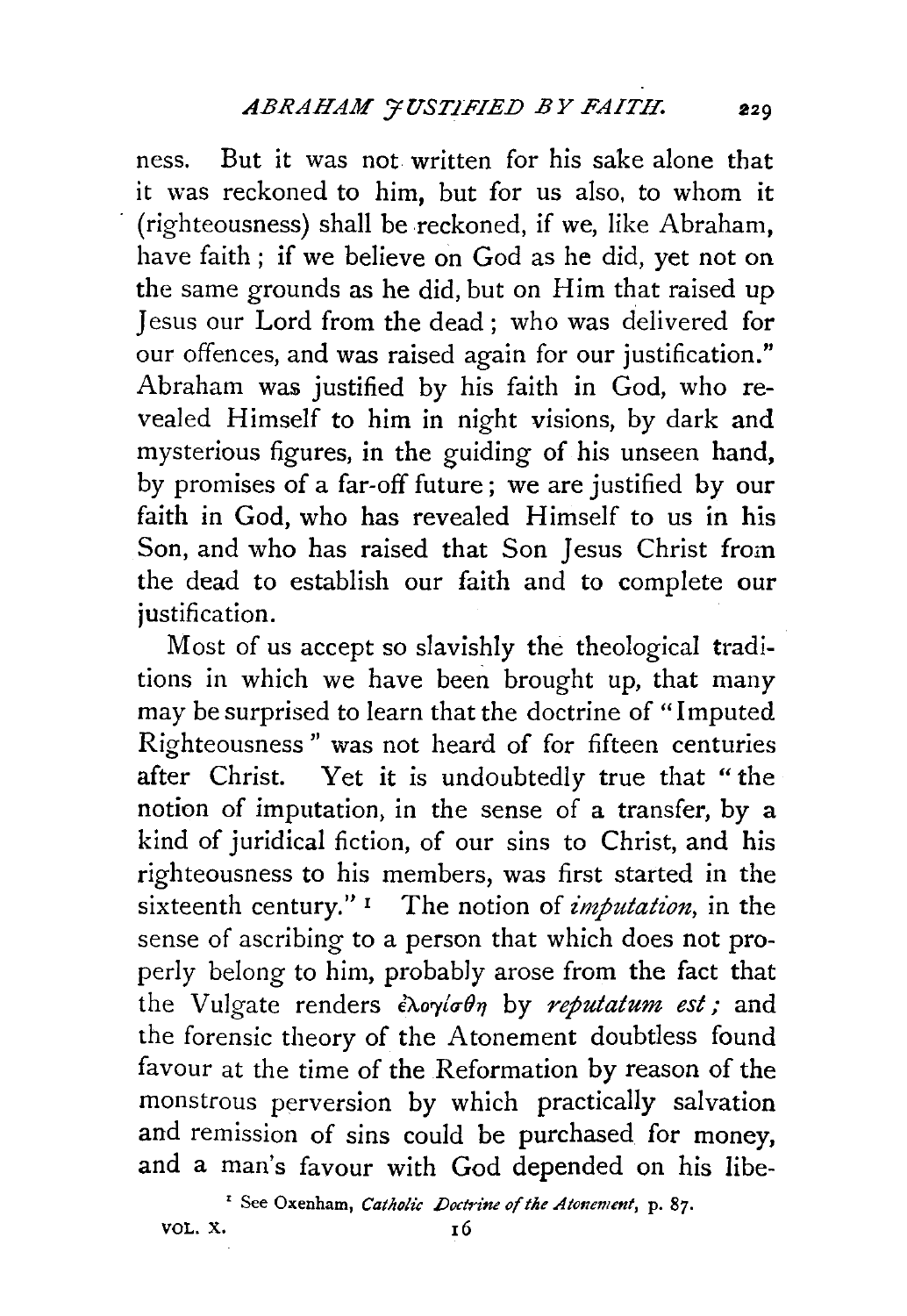rality to the Church. At such a time, the doctrine that works are not the cause of salvation, that a man is justified by faith only, was "a most wholesome doctrine," was, indeed, essential to the life of the Church ; and Luther's preaching could not have produced the effect that it did if he had not seized upon a root-truth. But'the development of this doctrine, the carrying out into logical sequence mere imperfect and partial illustrations, produced a mass of theological minutiæ, an intricate tangle of dogmas, not unlike those which the schoolmen had busied themselves in spinning, evolving them endlessly, like silkworms, in the three centuries before the Reformation. It may be that it is the duty of this age, in view of the attacks which the Christian Faith has to sustain on this side and on that, and of the rapidly increasing indifference to dogmatic theology which is so marked a sign of the times, to seek to go back to the simpler and more rudimentary forms of belief which sufficed for the spiritual life of the earliest Christians, and which, after all, are the nourishment of all simple souls. Many a devout believer would be quite unable to formulate any consistent or reasonable theory of the Atonement, to whom, nevertheless,

or, again-Rock of Ages, cleft for me, Let me hide myself in Thee; Nothing in my hand I bring,

Simply to Thy Cross I cling, are the very expression of the deepest and truest feelings of his heart. We do not, for the most part, form consistent theories of our relation to those who are dearest to us ; if our children love us and trust us, we

are more than contented that they should not analyze and account for their feeling towards us; and when we